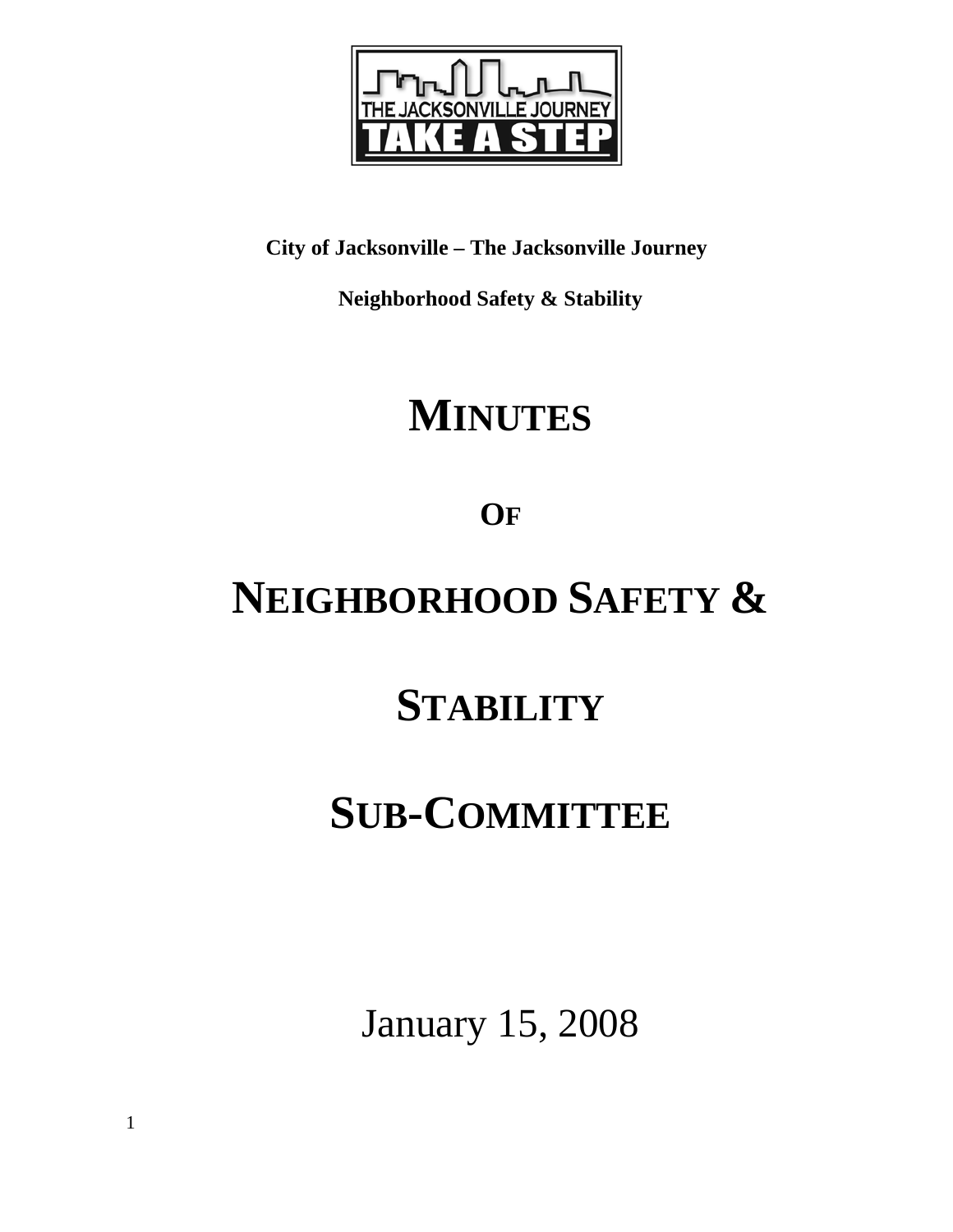### **The Jacksonville Journey – Neighborhood Safety & Stability**

## **Sub-Committee**

**January 15, 2008** 

**2:30 p.m.**

**PROCEEDINGS before the Jacksonville Journey – Neighborhood Safety & Stability Sub-Committee taken on Tuesday, January 15, 2008, Edward Ball Building, 8th Floor – 214 N. Hogan Street, Jacksonville, Duval County, Florida commencing at approximately 2:35 p.m.** 

**Neighborhood Safety & Stability Committee** 

**Tony Boselli, Chair Oliver Barakat, Member John Clark, Member Charlie Commander, Member Ronnie Ferguson, Member Joni Foster, Member Mark Griffin, Member Tripp Gulliford, Member Alberta Hipps, Member Suzanne Jenkins, Member Curtis Johnson, Member Diane Kerr, Member Tim Lawther, Member Lisa Moore, Member Devin Reed, Member Jim Robinson, Member Toney Sleiman, Member Eric Smith, Member Eddie Staton, Member**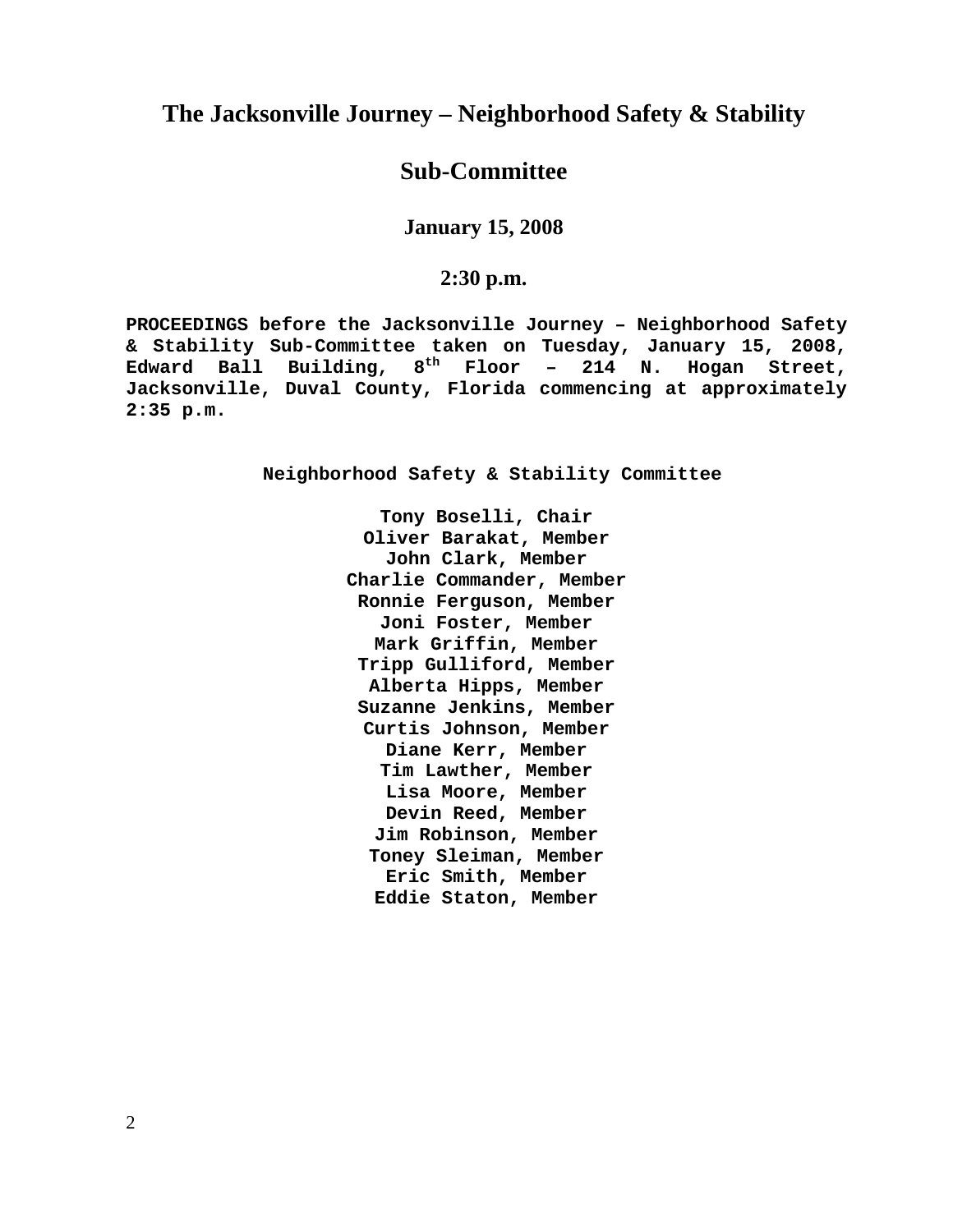### **APPEARANCES**

#### **COMMITTEE CHAIRS & MEMBERS:**

TONY BOSELLI, Chair CHARLIE COMMANDER, Member DIANE KERR, Member EDDIE STATON, Member TRIPP GULLIFORD, Member ALBERTA HIPPS, Member JONI FOSTER, Member DEVIN REED, Member MARK GRIFFIN, Member TONEY SLEIMAN, Member RONALD FERGUSON, Member

#### **ABSENTEE MEMBERS:**

OLIVER BARAKAT, Member JOHN CLARK, Member SUZANNE JENKINS, Member CURTIS JOHNSON, Member TIM LAWTHER, Member LISA MOORE, Member JIM ROBINSON, Member ERIC SMITH, Member

#### **STAFF:**

KERRI STEWART CHAD POPPELL JENNIFER SAVAGE STEPHANIE BARNETT RACHELLE M. SUNDY

#### **OTHERS PRESENT:**

Tony Bates, Citizen Louis Ritter Matt Galnor, Times-Union Wight Gregor, Housing & Neighborhoods Rosemary Wesolowski, Housing & Neighborhoods Kenny Logsdon, Housing & Neighborhoods Marilyn Fenton-Harmer, Housing & Neighborhoods Carolyn Shehee Williams, Public Library R.L. Gundy, Pastor Penny Thompson, Shands Hospital Hank Wells, Crime Slayer Systems Mary Kay O'Rourke, HabiJax Anna Bradley, City of Jacksonville James Richardson, City of Jacksonville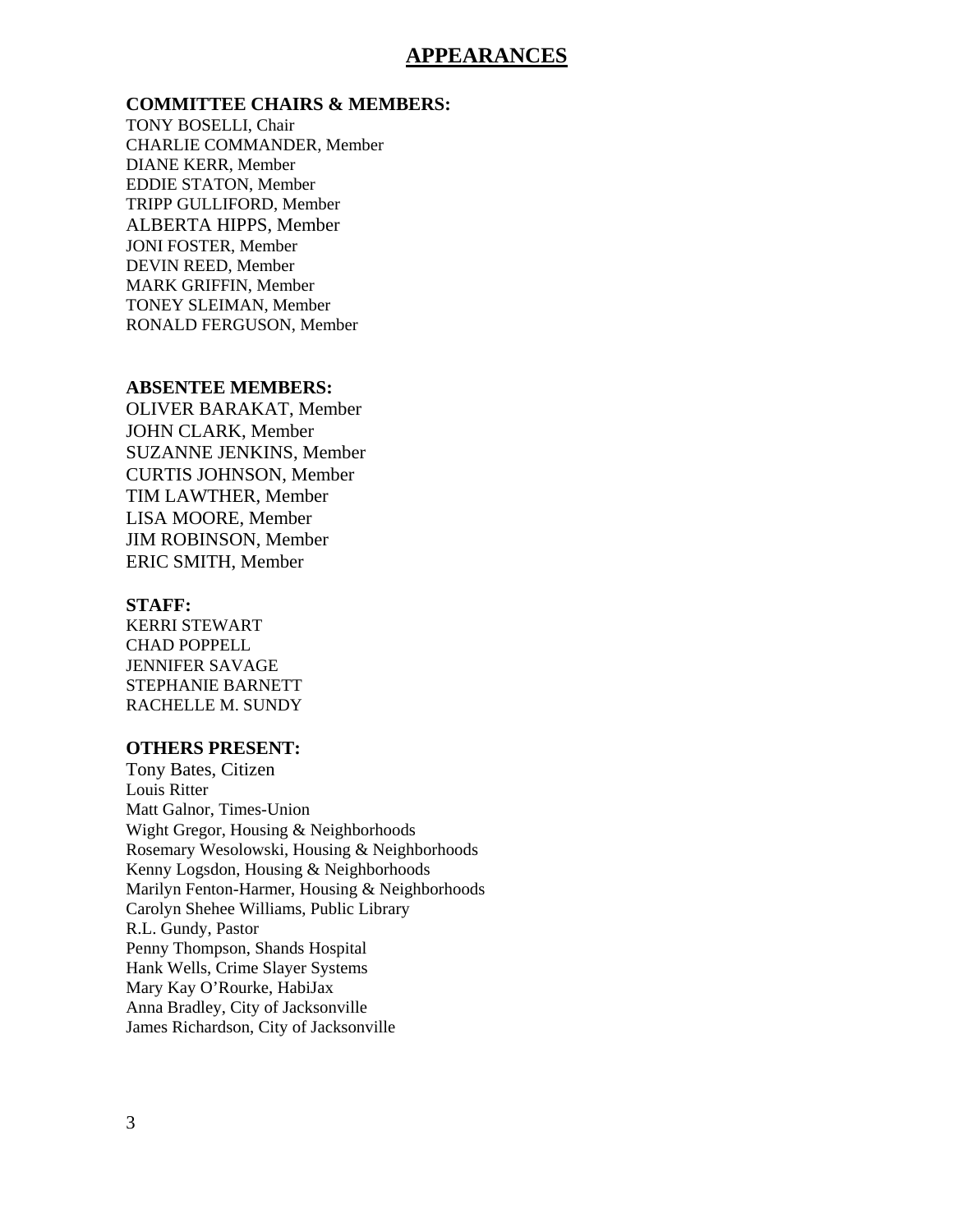#### **PROCEEDINGS**

January 15, 2008

Neighborhood Safety & Stability Chair/Committee 2:30 p.m. **Call to Order and Comments.** Chair Boselli called the meeting to order at approximately 2:35 p.m.

**Purpose of Meeting.** Discuss the Mayor's crime initiative – The Jacksonville Journey – Take a Step – Neighborhood Safety & Stability Sub-Committee.

Chairman Boselli welcomed the group and thanked them for their willingness to be in attendance; and proceeded to introduce former Mayor Lou Ritter (1951 to 1967), who currently resides in Palm Valley. Mayor Ritter noted he enthusiastically supported this groups work and efforts to date; he then gave a brief history of his work in Washington, D.C. and during his tenure as Mayor of Jacksonville. Chairman Boselli thanked Mayor Ritter for joining the group today.

Chairman Boselli then moved onto the business at hand. He reiterated that the charge for this group is to determine solutions to the problems that face our community. He noted that at the end of our committee term, we will have a posted neighborhood meeting, which would welcome public comment. One committee member noted that he disagrees with the process currently being followed. He states that in order to obtain community support, we must first involve the public. He noted that if the committee provides solutions, what is the incentive for the community to buy-in to those solutions, where is their

4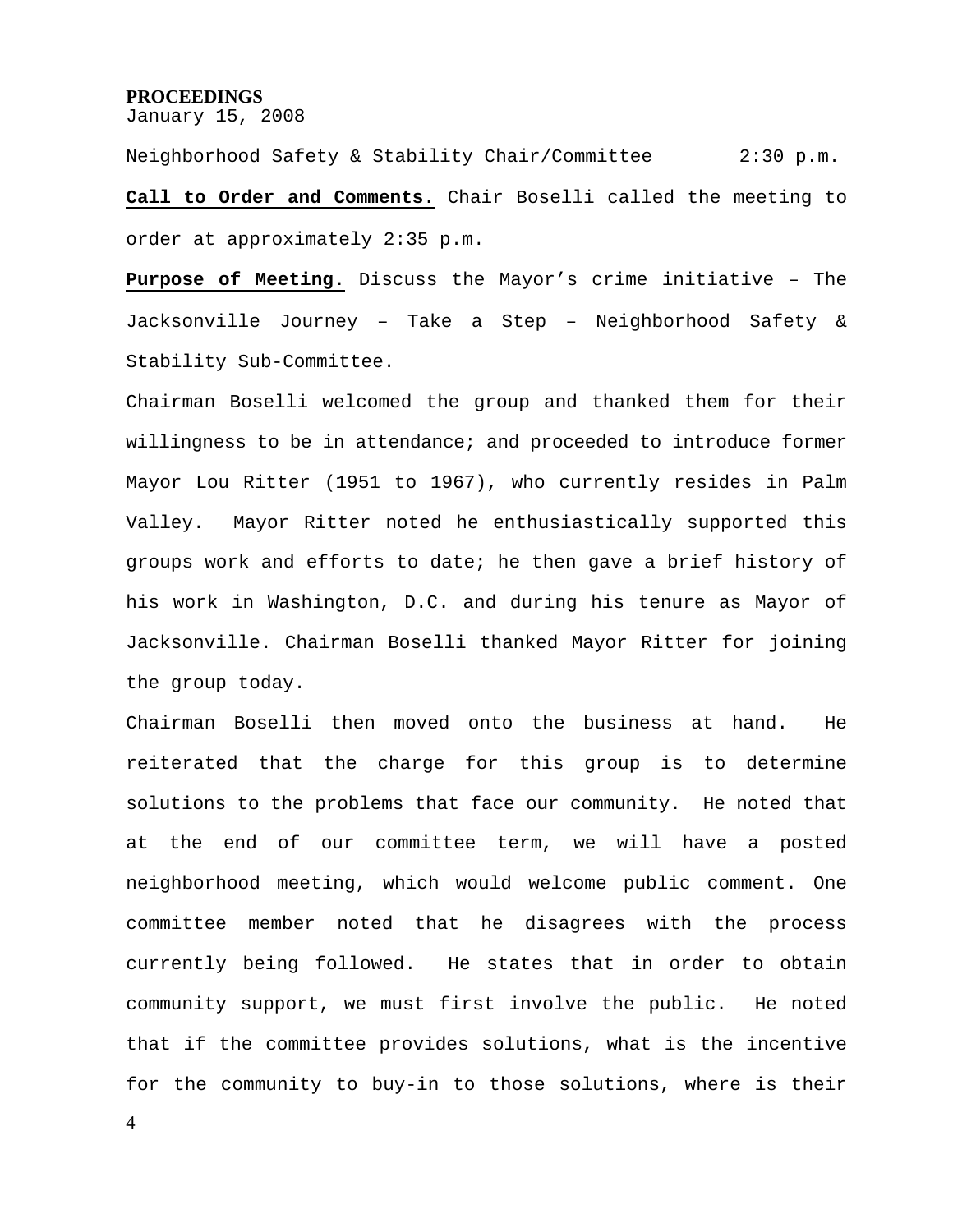5 ownership? Chairman Boselli noted disagreement with this sentiment. He states that if you clean up the trash; graffiti; etc., light up the night – crime rates will improve. A suggestion from a member of the committee was that perhaps inviting a neighborhood representative would help solve the perceived problem of neighborhood buy-in to committee solutions. A discussion ensued regarding the numerous studies that have been done in the community regarding crime…it was again noted this is an actiongroup, not a study-group. Chairman Boselli again encouraged the group to focus on the task at hand – solutions must be identified and put into place. At this point, he asked the committee to look at the sub-sector maps provided by ITD (posted on the website). The maps in question provide an overview of the most increase in crime rates for the city. Discussion began to take place with regards to the best place for this initiative to begin, why was Eureka Gardens Apartment Complex? It was noted that the implementation of lighting in this neighborhood was in place prior to the start of The Jacksonville Journey. It was further explained that the map was only a small guide for the meeting. A question was asked, "What does the \$60K buy us?" There was further discussion about showing partiality to a particular area of town. Ms. Stewart was asked to provide a cost assessment for lighting and sidewalks in each of the noted sub-areas. A suggestion was also made that perhaps local business would be able to donate funds in the interest of helping crime to diminish in their neighborhoods. Chairman Boselli noted that he would like input from the committee, in order to take new ideas to the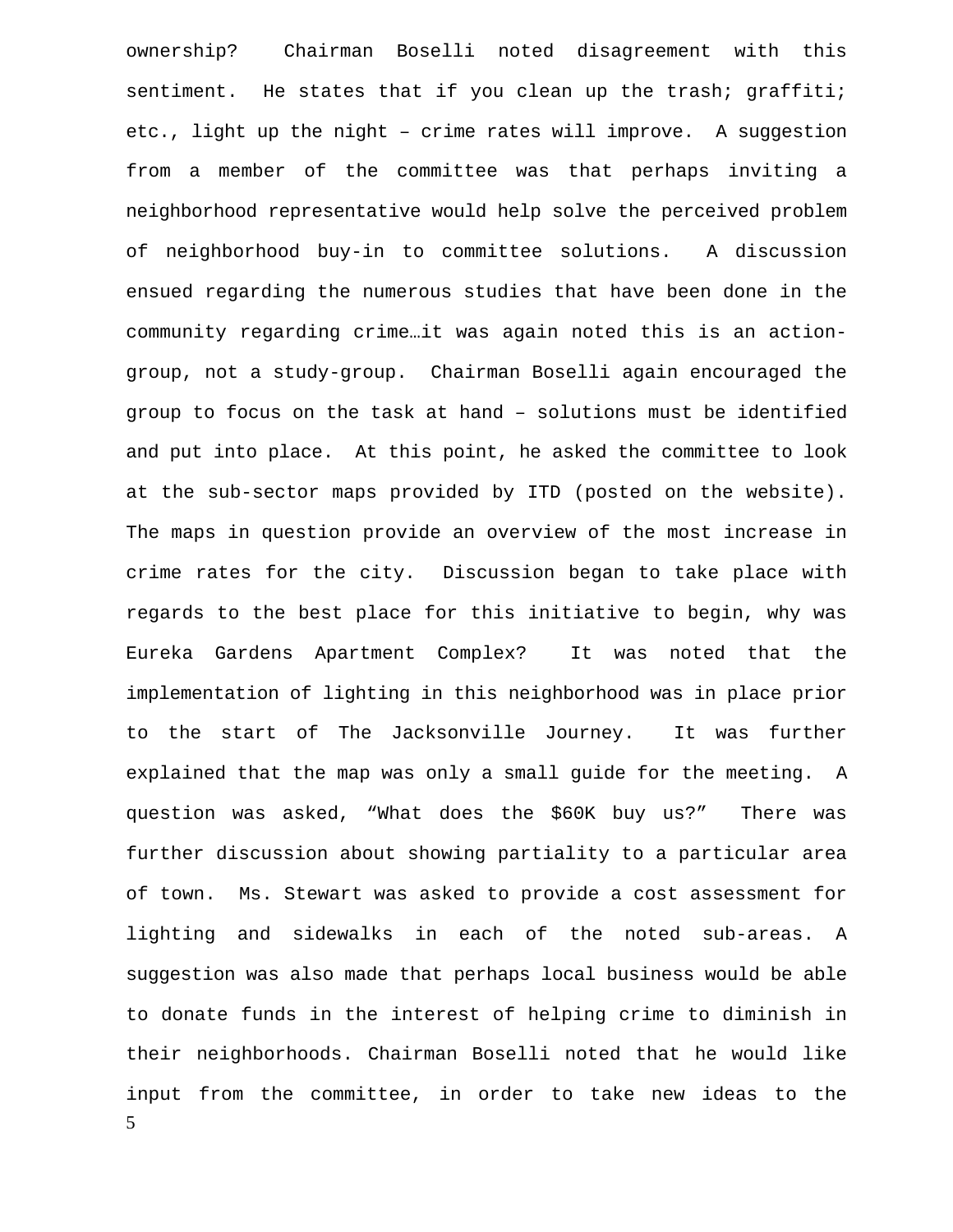Steering Committee; he encouraged the group to provide that feedback prior to the next Steering Committee meeting on January  $24<sup>th</sup>$ . The committee then began to discuss the need to empower the community, the need for community involvement. Chairman Boselli agrees the people need to be part of this process; he asked that a vote be taken on Ms. Foster presenting a basic criterion for neighborhoods at the next meeting; to determine how to vote for which neighborhood receives the focus. Majority vote was yes, one dissenting vote (Mr. Staton). It was then discussed that the committee should ask the Steering Committee to facilitate the enforcement of the codes and law in these areas. It was noted that the CARE Report (Posted on the Website), shows numerous violations that could be handled in a manner that would possibly help reduce the crime rates. Ms. Stewart noted that NEAT (Neighborhood Enforcement Action Teams) has been created in the Seeds of Change program. They perform systematic street by street sweeps to attack code enforcement issues. Chairman Boselli then asked the committee for any questions – and the group was dismissed at 4:00 pm. It was noted for future meetings, an extension of 30 minutes would be added to the meeting time. It was further noted that there would be time built-in for public comments at the end of the meeting.

6